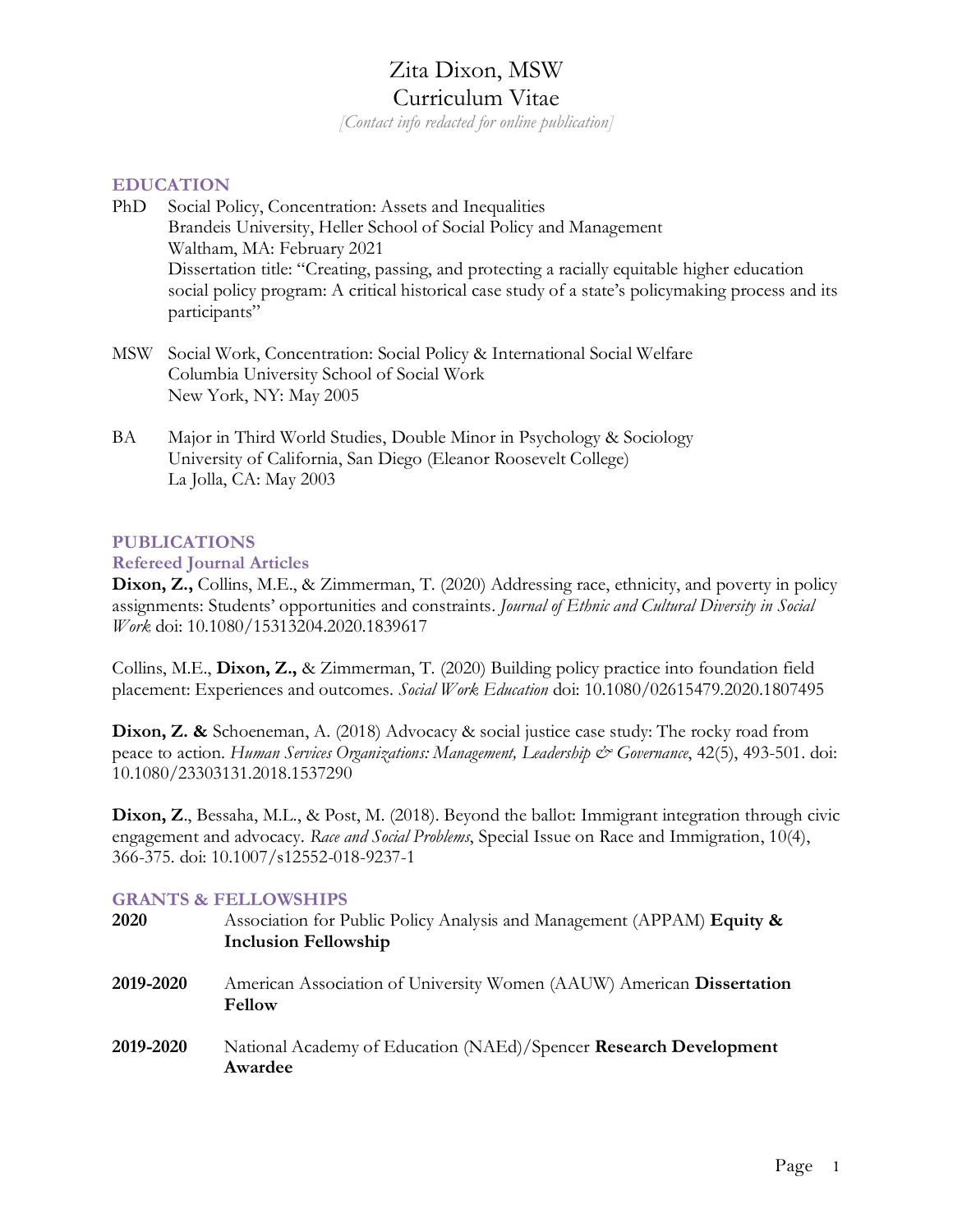*[Redacted]*

#### **HONORS & AWARDS**

| 2019        | Society for the Study of Social Problems (SSSP) Student Paper Competition<br><b>Award Winner</b> for the Sociology and Social Welfare Division   |
|-------------|--------------------------------------------------------------------------------------------------------------------------------------------------|
| 2018 & 2017 | Association for Research on Nonprofit Organizations and Voluntary Action<br>(ARNOVA) Diversity Scholars Award Recipient                          |
| 2015        | <b>Outstanding Advising and Mentorship for MPH Students Award, UCLA</b><br>Fielding School of Public Health Student Association, Los Angeles, CA |
| 2004        | Andrew W. Mellon South African Scholarship, International House of NYC,<br>New York, NY                                                          |

## **CONFERENCE PRESENTATIONS**

## **Refereed Conference Poster Presentations**

- **2020 Poster Presenter**, Hidden Bureaucrats' Participation in Creating and Protecting a Racially Equitable Higher Education Social Policy Program (November 12, 2020) Association for Public Policy Analysis and Management (APPAM) Annual Meeting. Virtual.
- **2020 Invited Poster Presenter,** *How Did a Racially Equitable Higher Education Opportunity Program Become and Stay a State Law? A Critical Race Historical Case Study of the New York State SEEK (Search for Education, Elevation and Knowledge) Legislation* [Invited Poster Session]. (April 20, 2020) AERA Annual Meeting. San Francisco, CA <http://tinyurl.com/szoguqx> (Conference Cancelled)

## **Refereed Conference Paper Presentations**

- **2020 Co-Presenter,** Building Policy Practice & Social Justice Competencies to Address Racial and Economic Inequality (January 16, 2020) Society for Social Work Research (SSWR) Annual Meeting. Washington, DC.
- **2019 Session Organizer & Co-Presenter,** Critical Dialogue: Social Work Responses to Social Problems in Higher Education (August 9, 2019) Society for the Study of Social Problems (SSSP) Annual Meeting. New York.
- **2018 Discussant & Co-Presenter,** Intersections of Legitimacy and Democracy: Exploring the Institutional Mechanisms of Credibility, Participation, and Grassroots Leadership (November 16, 2018) Association for Research on Nonprofit Organizations and Voluntary Action(ARNOVA) Annual Meeting. Austin.
- **2018 Co-Presenter,** Action Research in Integrating Diversity and Inclusion into Nonprofit Education: Lessons from the Trenches (November 15, 2018) Association for Research on Nonprofit Organizations and Voluntary Action (ARNOVA) Annual Meeting. Austin.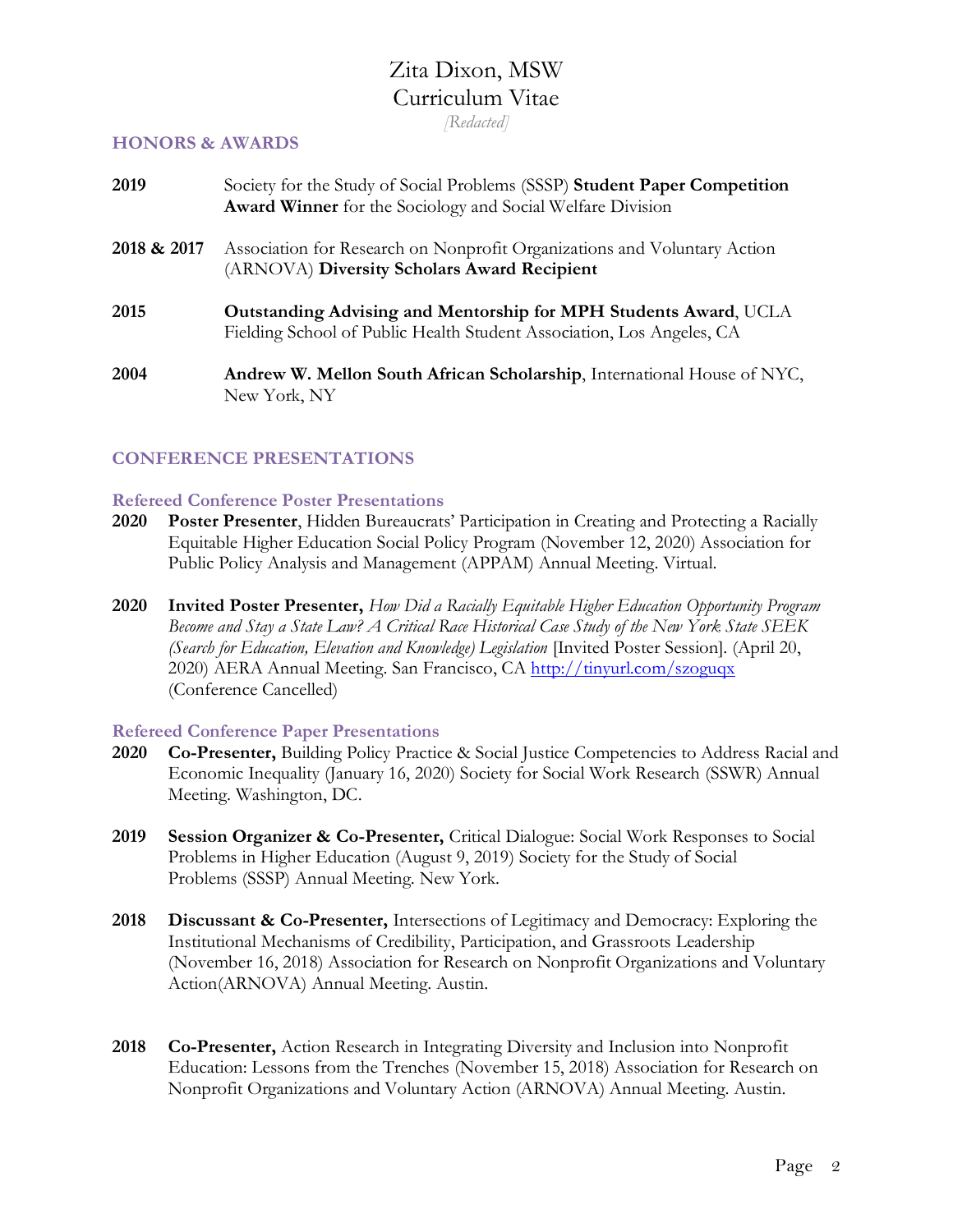#### *[Redacted]*

- **2018 Co-Presenter,** Safety as a Top Priority, Black Caribbean Youth Negotiating Police Surveillance in London and New York City (August 10, 2018) Society for the Study of Social Problems (SSSP) Annual Meeting. Pennsylvania.
- **2017 Presenter,** Silenced Scholars No More: Constructing a New Social Policy Pedagogy with a Critical Race Theory Framework (August 12, 2017) Society for the Study of Social Problems (SSSP) Annual Meeting. Quebec.
- **2017 Presenter,** A Theory of Why Policy Advocacy Capacity Building with Grassroots Leaders of Color Matters: The Missing Link to Democracy and Racially Equitable Policies (February 2017) Annual Meeting of the Eastern Sociological Society. Philadelphia.

#### **Refereed Conference Presentations**

- **2013 Co-presenter**, Creative Engagement through the Curriculum Development Process: Syllabus as Dialogue (April 2013). Tri-State Consortium of Opportunity Programs in Higher Education Conference. New Jersey.
- **2013 Co-presenter**, Creative Engagement through the Curriculum Development Process: Syllabus as Dialogue (December 2012). CUNY Office of Special Programs Sharing What Works Creative Engagement: Bridging Possibilities between Students, Campus and Community Conference. New York.
- **2013 Co-presenter**, New Kids on the Block: Surviving the streets of SEEK (December 2012). CUNY Office of Special Programs Sharing What Works Creative Engagement: Bridging Possibilities between Students, Campus and Community Conference. New York.

## **TEACHING EXPERIENCE**

**Boston University,** Boston, MA

**Adjunct Lecturer,** Boston University School of Social Work Conception, Scope, and History of Social Welfare in the United States (Spring 2021 – online course and Worcester hybrid course) Contemporary Social Policy Analysis (Spring 2018, Summer 2018 – online course)

**Brandeis University,** Waltham, MA

**Teaching Assistant,** Heller School of Social Policy and Management Social Justice & The Obama Administration (Fall 2016)

**City University of New York (CUNY), John Jay College of Criminal Justice,** New York, NY **Substitute Assistant Professor**, SEEK Department, January 2013-July 2013 **Adjunct Lecturer**, SEEK Department, August 2012-December 2012 Education & Justice (Fall 2012, Spring 2013, Summer 2013)

**Columbia University,** New York, NY

**Co-Instructor**, Columbia University School of Social Work Self-Awareness: Constructing Critical Conversations in a Justice Paradigm (Spring 2011)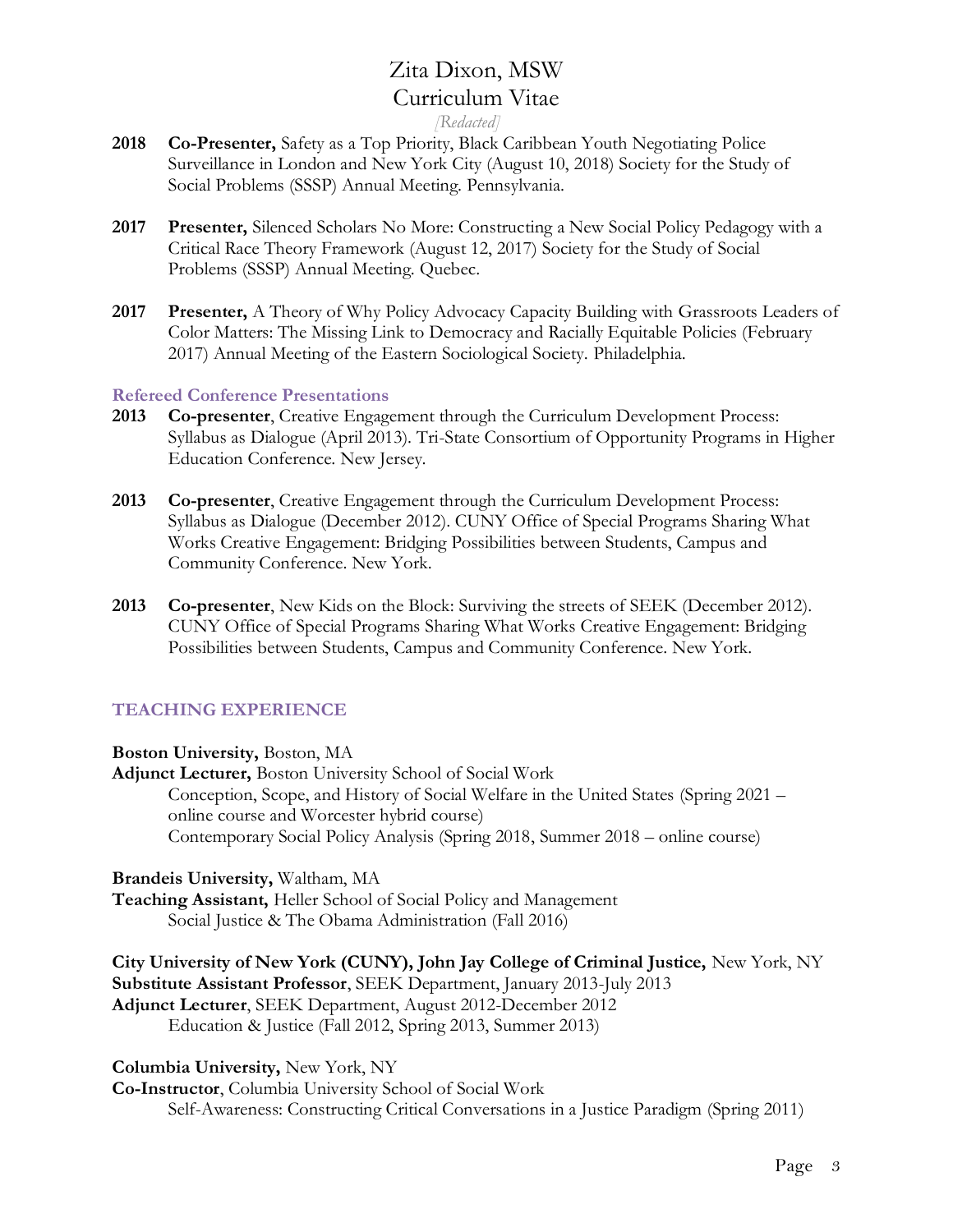*[Redacted]*

 **Guest Speaker,** Columbia University School of Social Work, April 2010 In "Advocacy in Social Work Practice" course – class on 'Advocacy in Healthcare Reform'

## **RESEARCH EXPERIENCE**

- **2018 Graduate Student Research Assistant**, Boston University School of Social Work Boston, MA, Summer 2018 – PI: Dr. Mary Collins
- **2018 Graduate Student Research Assistant**, Brandeis University Waltham, MA, Summer 2018 – PI: Dr. Derron Wallace
- **2017 Graduate Student Research Assistant/Consultant**, Innovation Network, Inc. Washington, DC, March 2017- December 2017 – PI: Dr. Margaret Post
- **2016 Summer Intern - Community Leaders Capacity Building**, PolicyLink Oakland, CA, Summer 2016
- **2015 Co-Investigator**, Research Initiatives for Student Empowerment, UCLA R.I.D.E Project. University of California, Los Angeles, May 2014 – June 2016. PI: Dr. Patrick Rock. Awarded UCLA Diversity Research grant \$20,320.
- **2014 Volunteer Research Assistant,** UCLA Psychology of Social Justice Lab, University of California, Los Angeles, January 2014-June 2014

## **ACADEMIC SERVICE**

- **2016 – 2020 Posse Mentor,** Brandeis University. Counsel and advised 10 undergraduate Posse Scholars at Brandeis University via weekly group meetings and bi-weekly one-on-one sessions in their freshman and sophomore years. Provided one-on-one mentorship in their junior and senior years.
- **2016 – 2017 Student Representative,** PhD Inclusion & Opportunity Committee, Brandeis University (2016-2017)
- **2014 – 2015 Co- Faculty/Staff Advisor**, Connecting Californians To Care (CCTC) student-run initiative, UCLA. Taught community organizing strategic advice to medical student leaders who built relationships with clinics and Covered California to increasing access to health insurance to vulnerable populations
- **2013 Committee Member**, Human Services and Community Justice Implementation Committee, CUNY John Jay College. Part of an inter-disciplinary committee to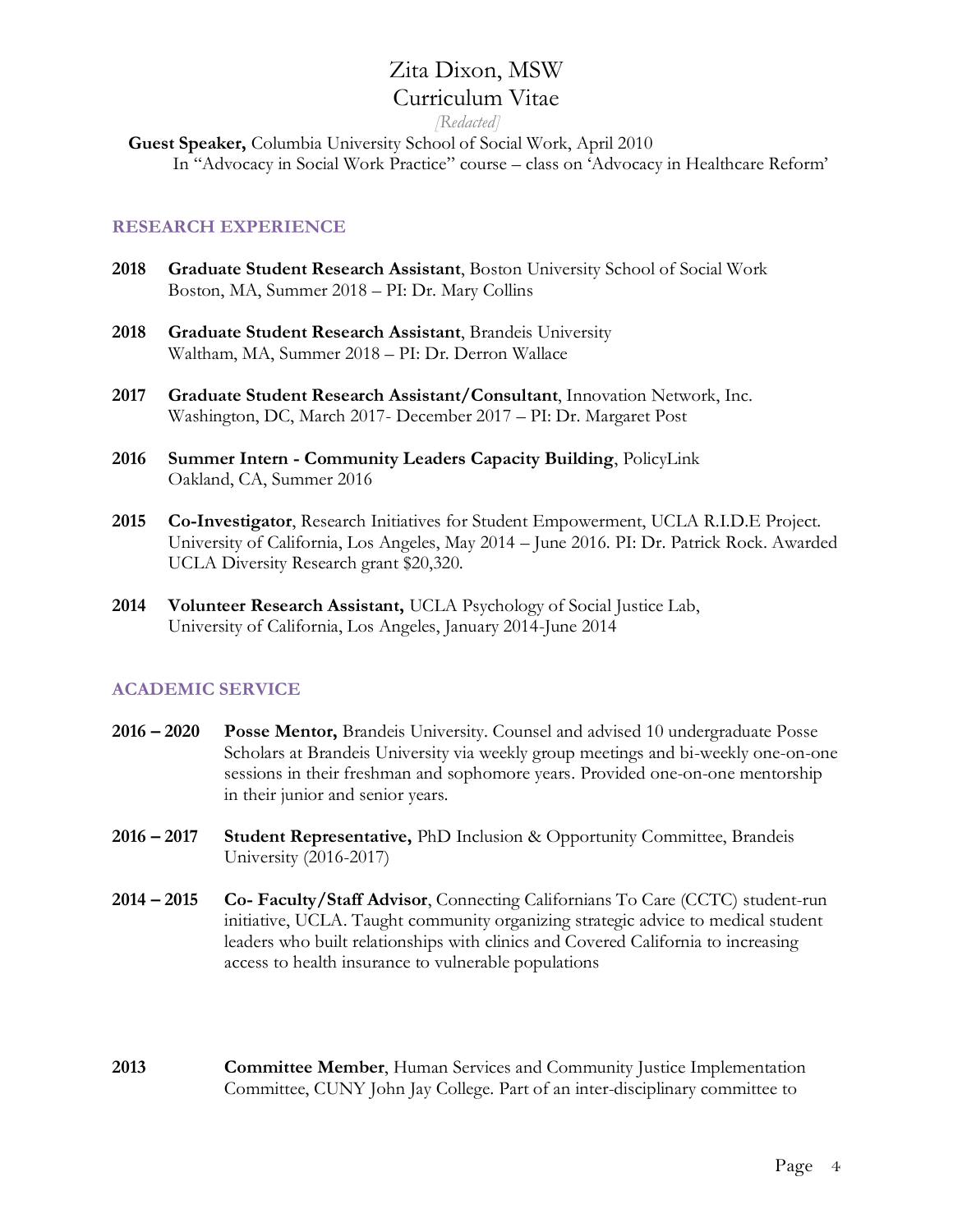*[Redacted]*

create a new major "Human Services and Community Justice" and structure the learning outcomes of 100-400 level courses

- **2009-2011 & Panel Leader and Facilitator**, Self-Awareness for Practice in a Multicultural World, **2005** Columbia University School of Social Work
- **2001 Student Representative**, UN World Conference against Racism: NGO Forum in Durban, University of Cape Town

## **PROFESSIONAL MEMBERSHIPS**

American Education Research Association (AERA) Association for Public Policy Analysis and Management (APPAM) Association for Research on Nonprofit Organizations and Voluntary Action (ARNOVA) Council on Social Work Education (CSWE) History of Education Society (HES) National Association for Social Workers (NASW) Society for Social Work Research (SSWR) Society for the Study of Social Problems (SSSP)

## **RELATED WORK EXPERIENCE**

## **Mentorship & Advising**

**Posse Mentor,** Posse Foundation, July 2016-May 2020

• Counsel and advise 10 Posse Scholars at Brandeis University via weekly group meetings and bi-weekly one-on-one sessions.

**SEEK Counselor**, City University of New York (CUNY) John Jay College of Criminal Justice New York, New York, August 2012-August 2013

- Counseled undergraduate students individually on academic planning and issues impacting academic performance
- Co-chaired academic probation committee initiatives and program assessments
- Task supervised 3 MSW interns and provided SIFI certified field instruction to 1 MSW intern

**Adjunct (Part-time) Academic Advisor**, Silberman School of Social Work at Hunter College New York, New York, October 2012-August 2013

- Counseled students individually on academic planning and course requirements
- Researched advising best practices amongst other top tier social work programs in the US to help inform changes within the department

**Advising Counselor**, Columbia University School of Social Work New York, New York, August 2010-September 2012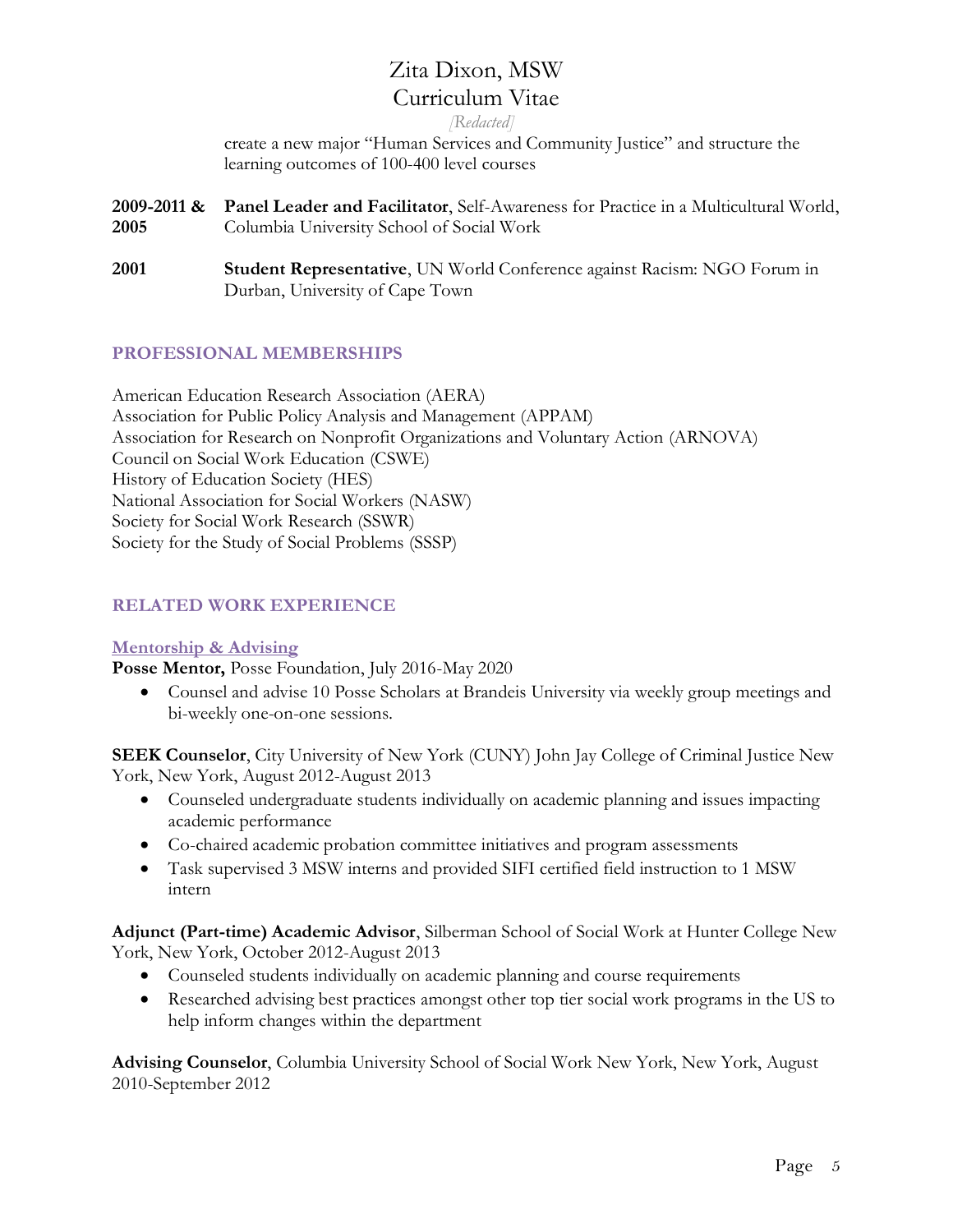- *[Redacted]*
- Counseled students individually on academic planning and issues impacting academic performance
- Created diversity and social justice programming support and curriculum for Advisors and students
- Collaborated with student leaders on Reduced Residency student issues
- Supervised tasks of student Advising Assistants
- Co-interviewed and trained 40 Advisors who mentored ~800 graduate students

## **Program Management**

**Program Manager, MPH Program & Alumni Relations**, UCLA Fielding School of Public Health Los Angeles, California, September 2013- August 2015

- Counseled and advised students on internship placement and career planning
- Compiled and analyzed post-graduate data for strategic planning and accreditation purposes
- Facilitated professional development and career recruitment presentations
- Worked collaboratively with faculty and alumni on programming, communications, and event coordination

**Consultant**, Cornell University-School of Industrial and Labor Relations Albany, New York, 2011- 2013

• Worked with Cornell University professor, Marcia Calicchia, on curriculum development and facilitation of organizational development trainings for local district (county) employees within NYS Human Services departments

## **Advocacy & Organizing**

**Political & Policy Coordinator**, Service Employees International Union (SEIU) Committee of Interns & Residents (CIR), New York, New York (6/09-1/10)

- Lead and developed training curriculum on health care policies to CIR members on issues of healthcare reform and healthcare disparities
- Coordinated grant seeking, proposal writing and development strategies to increase funding for 'Education and Policy Initiative' programs
- Created healthcare policy projects for national organization with many outside stakeholders to procure resources to execute projects
- Represented union in city and state meetings with politicians and other key stakeholders

**Lead Field Organizer**, Service Employees International Union (SEIU) Health Care Equality Project, Washington, DC (1/09-7/09)

- Led coordination of 1,000+ national mass mobilization in Washington, DC on health care disparities together with U.S. Congressman John Conyers and U.S. Congresswoman Lucille Roybal-Allard
- Built a coalition partner campaign from inception
- Assisted in developing healthcare equity policy proposals used by lobbyists
- Worked with APA coalition group that informed U.S. Senator Edward Kennedy's health care group on healthcare disparities